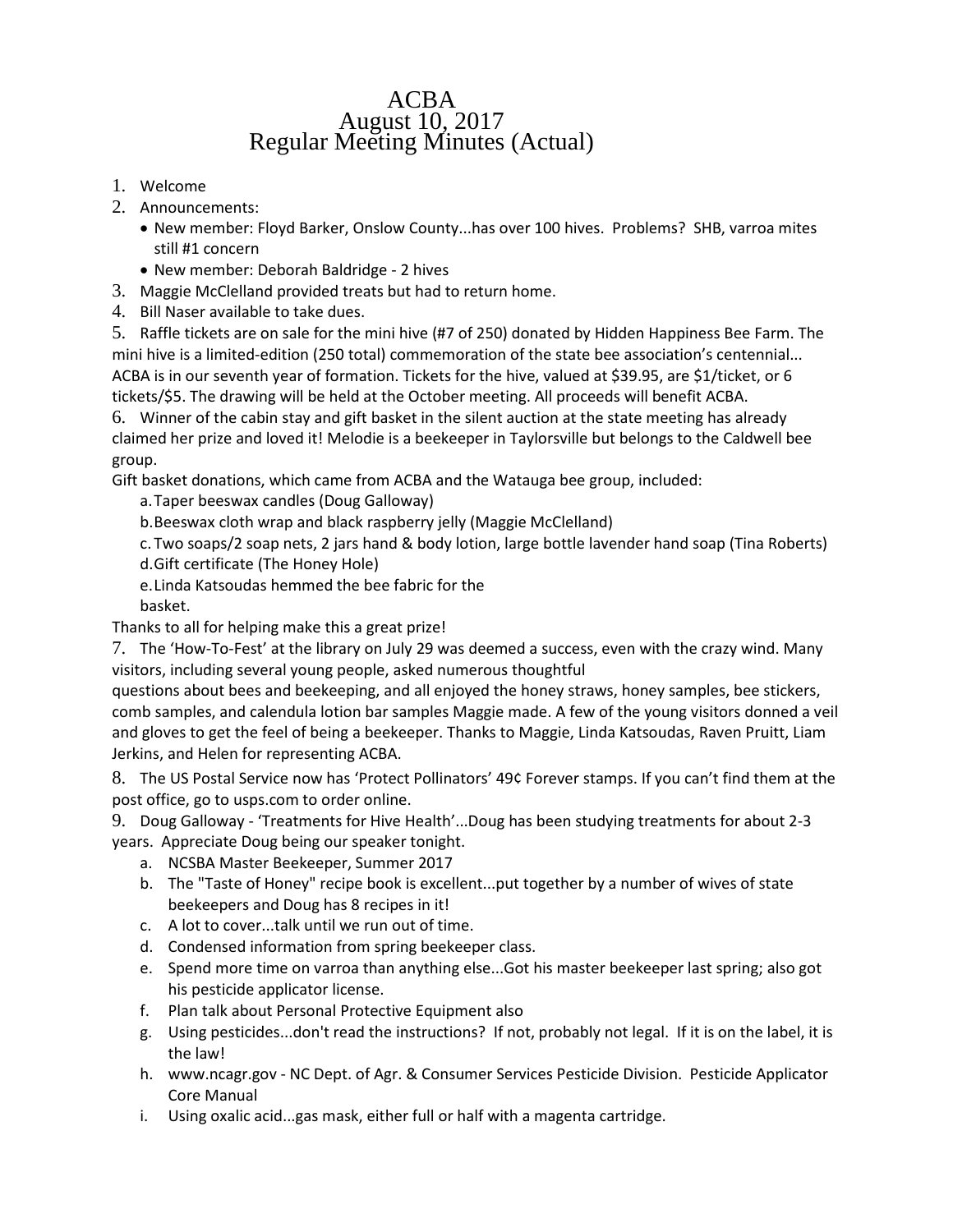- j. Varroa destructor/jacobsoni Asian species. Now, adapted to our US bees, called varroa destructor
	- 1. Sugar shake method. Get about 1/2 cup of bees = 300 bees. Place in a jar with the lid adapted with a screen cloth cover. Shake a # of bees from a frame into a plastic bowl, then scoop out and put into a measuring cup. Put them into the jar with a cover, shake and then pour the mites that have been dislodged...for 300 bees, the mite count should be less than 6
	- 2. Alcohol wash...Varroa easyCheck by Veto-pharma (pictured). Essential tool for your apiary. Put window washer fluid - under 30 degree formula...blue in color. Pour in to the cup to the bottom of the screen cup. Put the 300 bees into the basket chamber and shake. The mites fall into the alcohol and can then be counted. Same # count. Cost is approx. \$14.
	- 3. Treat for Varroa...interrupt the brood cycle; capture the queen. Interrupt for just 2 weeks and that will lessen the Varroa.
	- 4. Finding the queen shake the frames over a queen excluder, smoke the bees, and the bees will go through the excluder back into the hive and the queen will remain on top of the excluder. Guaranteed to find your queen.
	- 5. IPM: Install a frame of drone foundation. Varroa prefer drones...drone frame (have to be green, by law) - larger cells. Queen measures the cell size and only lays drones. Varroa prefer drones as they take 3 days longer to emerge. Prior to emerging, pull the frame and put in freezer.
	- 6. Two chemical treatments: CheckMite (coumaphos) mite but showing some resistance and Apistan (fluvalienate) mite, also resistance. Not useful due to resistance.
	- 7. Apivar, amitraz based treatment (hard). Has a hole in the strip...use a finish nail or toothpick and place between frames. Keeps from falling down in the hive. 2 strips in 3 frames mounted away from edge. Apivar: remove honey supers. 2 strips for 42 days. No temperature restrictions.
	- 8. Commercial beekeepers have used Taktic. Active ingredient, Amitraz since the early 2000's. Pulled from US and Canada markets.
	- 9. Mite Away Quick Strips formic acid. Installed 7 days, 50-92 degrees F. Place on the top of the frames in the hive.
	- 10. Api Life Var, thymol based, menthol and other essential oils. Treatment (soft). One tablet broken into 4 pieces placed at each corner of brood box for 7-10 days. Then repeat. Then repeat for 12 days. Avg. temp. 59-69 degrees F. and max 90 degrees F. No harvest for 30 days after treatment. Make a tent of wire to place over the tablet to keep bees from eating.
	- 11. Apiguard, thymol based treatment (soft). Box of 10 trays for \$35. Take a tray out and place on top of frames...have to use a Imrie shim to provide space. Place entire tray - pull the top cover and place and the bees will carry it around. It is a fumigant. Two applications for 52 weeks each, treat above 59 degrees F. Up to 100 degrees F. All natural, no chemicals.
	- 12. HopGuard II hops beta acids. Looks like molasses...have to wear gloves. For broodless colonies. Bend strip and place over the frame. Installed 2 strips per 10 frames. Left in place for 30 days. Repeat as needed up to 3 times per year. No temp restrictions.
	- 13. Essential oil patty...put into a patty and put in the hive.
	- 14. Oxalic Acid Dribble Method: 1.75 grams oxalic acid/50 ml of 1:1 water/sugar solution per brood chamber. Dribble being applied @ 5 ml between each frame. Treat in winter time when no brood present.
	- 15. Oxalic Acid vaporizer. Varrox. 1 gram oxalic acid vaporized per brood chamber. Hook to a 12. V battery. 3 minutes to vaporize and 1 minute to cool. Close hive front with a damp towel.
	- 16. Good YouTube video on "Techniques for using oxalic acid to reduce varroa populations" by Marion Ellis, Professor Emeritus, Univ. of Nebraska.